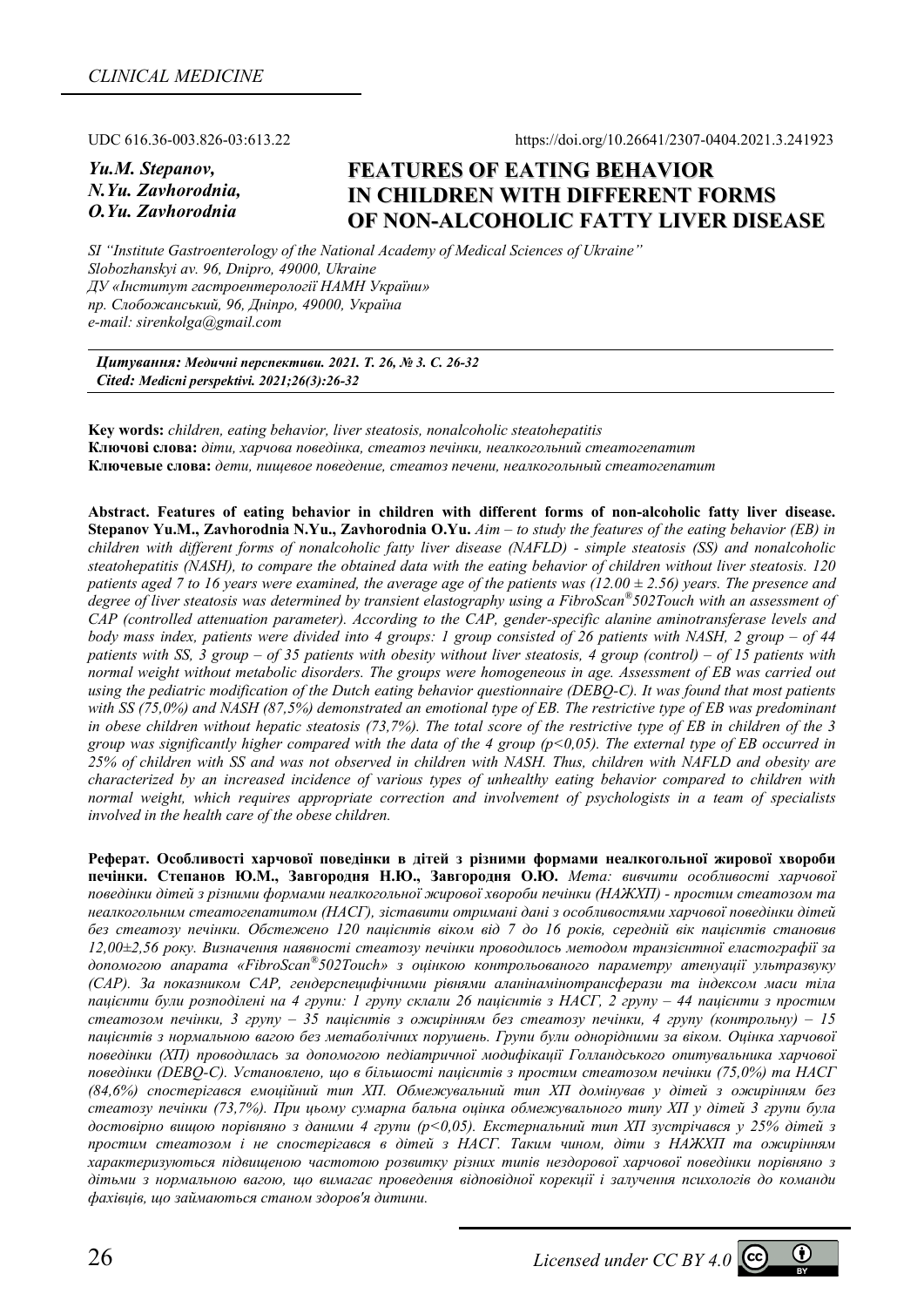Non-alcoholic fatty liver disease (NAFLD) is the most common among chronic diffuse liver diseases in children nowadays. According to epidemiological studies, NAFLD is found in 40% of obese children and in 8% of children with normal body weight [20]. The term NAFLD combines simple steatosis, nonalcoholic steatohepatitis (NASH), liver fibrosis, and cirrhosis, developing as a result of the progression of NASH [13]. Despite some progress in the field of NAFLD research, the mechanisms underlying the initiation and progression of the disease in children are not well understood, the methods of therapeutic correction except for lifestyle modifications do not have sufficient evidence and are therefore not recommended for a wide clinical application. Correction of the diet based on the limitation of daily calorie intake often leads to relapse in weight gain in both children and adults [13].

The most common symptoms leading to a decrease in the quality of life in children with NAFLD, according to pediatric studies, are fatigue, anxiety, mood disorders, and concentration problems [17]. The formation of anxiety and depressive disorders in patients with NAFLD is closely associated with severity of obesity progression, the relationship between these phenomena is bidirectional and may be related to unhealthy eating behavior (EB) [9]. The dynamics of the total number of reported cases indicates an increase in the prevalence of EB disorders among the general population, which requires research aimed at studying the psychosocial risk factors for their development [5]. Eating behavior disorders are an independent component of risk factors for developing chronic non-communicable diseases. It has been established that eating disorders are associated with a high risk of developing type 2 diabetes mellitus, metabolic syndrome, and its components [1].

The concepts of unhealthy eating behavior and eating disorder should be differentiated. The concept of eating behavior implies a value attitude to food and its intake, includes the choice of food, the method of cooking and eating. The following types of unhealthy eating behavior are distinguished: emotional, external and restrictive [10]. Emotional eating behavior is usually formed as a reaction to stress or negative emotions, emotional discomfort acts as a stimulus to eating. External eating behavior is manifested by an increased reaction to external stimuli associated with eating – the appearance of the food, smell, texture – and is characterized by the attitude to food as a way of communication and encouragement. Restrictive eating behavior is characterized by excessive control and limitation of the meal's

number and the amount of food, which are usually replaced by periods of overeating, leading to feelings of guilt and a decrease in self-esteem [22]. Among the eating disorders in accordance with DSM-5 (The Diagnostic and Statistical Manual of Mental Disorders, 5th edition), in turn, there are picacism, rumination, restrictive eating disorder (including sensory aversion to food, post-traumatic eating disorder and eating disorder associated with the disease), anorexia nervosa, bulimia nervosa, episode overeating disorder, and unspecified eating disorder [18, 23].

Pre- and puberty periods are key in the emergence and development of bodily-associated psychological problems and unhealthy eating behavior [2]. Eating behavior deviations, in particular, emotional eating behavior, are considered serious problems of the healthcare system, as they promote obesity even after weight loss [12]. In this regard, an understanding of the psychosocial and emotional processes associated with unhealthy eating behavior is certainly important for determining the ways of psychological defense and the formation of certain skills that can help adolescents develop healthy relationships with their body and with food [14]. The North American Society of Pediatric Gastroenterologists, Hepatologists and Nutritionists (NASPGHAN) recommends to pay attention to psychosocial problems and assessing the need for psychological assistance in children with NAFLD [13]. Unhealthy eating behavior, in our opinion, can be a marker of the need for psychological support for such patients and, at the same time, a feature that determines the strategy for effective nutritional correction and lifestyle modification.

The aim of our work is to study the features of eating behavior in children with various forms of NAFLD (simple steatosis and NASH), as well as to compare the obtained data with the EB in children with obesity and normal weight without liver steatosis.

### **MATERIALS AND METHODS OF RESEARCH**

We examined 120 patients aged from 7 to 16 years, the average age of the patients was (12.00±2.56) years. The research was conducted in accordance with the principles of bioethics set out in the WMA Declaration of Helsinki "Ethical principles for medical research involving human subjects" and "Universal Declaration on Bioethics and Human Rights" (UNESCO).

The presence and extent of liver steatosis was determined using a FibroScan®502Touch with a controlled attenuation parameter (CAP) measurement. The diagnosis of NASH was performed on the basis of gender-specific levels of alanine aminotransferase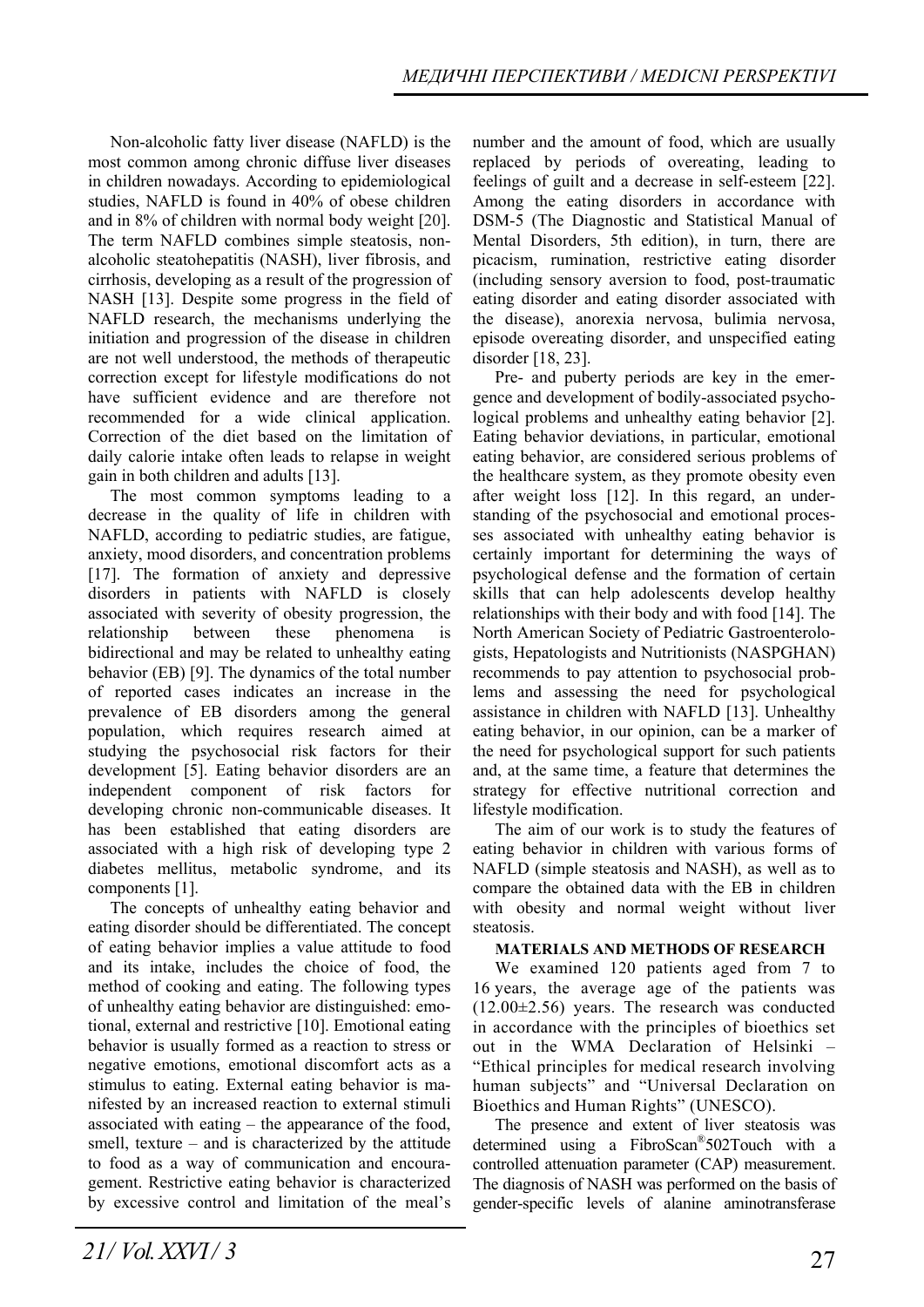(ALT) and presence of liver steatosis. The presence of obesity was established on the basis of body mass index (BMI) calculation and its comparison with the Zscore suggested by WHO [11].

Patients were divided into 4 groups according to the presence of NASH and obesity / overweight: the 1 group consisted of 26 patients with NASH, 2 group – of 44 patients with simple steatosis, 3 group – of 35 patients with obesity without liver steatosis, 4 group – of 15 patients with normal weight without metabolic disorders. The eating behavior was assessed using the pediatric modification of the Dutch Eating Behavior Questionnaire (DEBQ-C) [21] adapted in Russian by Savchikova Yu.L. [3] and validated in the pediatric cohort [15, 16, 24]. The questionnaire consists of 20 items, each with 3 answer options: "never", "sometimes", and "very often", which are rated on a scale from 1 to 3. Scoring was performed by the conventional method [8]. Unhealthy type of EB was diagnosed if the average value of the scores exceeded the average for restrictive, emotional and external EB in patients with normal weight, which was 1.6; 1.3 and 2.0, respectively.

The exclusion criteria were: presence of diabetes mellitus 1 or 2 type, viral, autoimunne liver diseases or liver storage diseases.

Statistical processing was performed using Statistica 6.0 (license number AGAR909 E415822FA), differences were considered significant at  $p<0.05$  [7].

#### **RESULTS AND DISCUSSION**

According to the results of our study unhealthy EB was detected in 70% of examined children: among 1 group children unhealthy EB was observed in 100,0%, 2 group – in 81.8% of patients, 3 group – in54.3% of cases, 4 group – in 20% of patients (Fig. 1).



**Fig. 1. The frequency of detection of unhealthy EB among the studied groups** 

When analyzing the data of the eating behavior questionnaire, it was found that in most patients with SS (75.0%) and NASH (84.6%) the emotional type of EB dominated (Fig. 2). Moreover, the total score of emotional EB in 1 group of children was significantly higher compared to other groups and significantly differ from the control group  $(p=0.005)$ , which reflects a higher severity of clinical symptoms in these patients (Table).

External type of eating behavior was found in 25% of children with SS and was not observed in children with NASH (Fig. 2). The overall score of the external type of EB among the examined patients was the highest in 2 group and differed significantly from the control group ( $p<0.05$ ).

Restrictive type of eating behavior, according to our study, prevailed among children of 3 group (73,7%) (Fig. 2). The total score of restrictive eating behavior was significantly higher in children of 3 group compared to data of 4 group ( $p<0.05$ ).

To date, the nutrition and eating behavior influence on the nature and degree of ectopic fat accumulation remains debatable. On the one hand, the psychological features of NAFLD patients formed as a result of reduced quality of life, and increased anxiety, may contribute to the development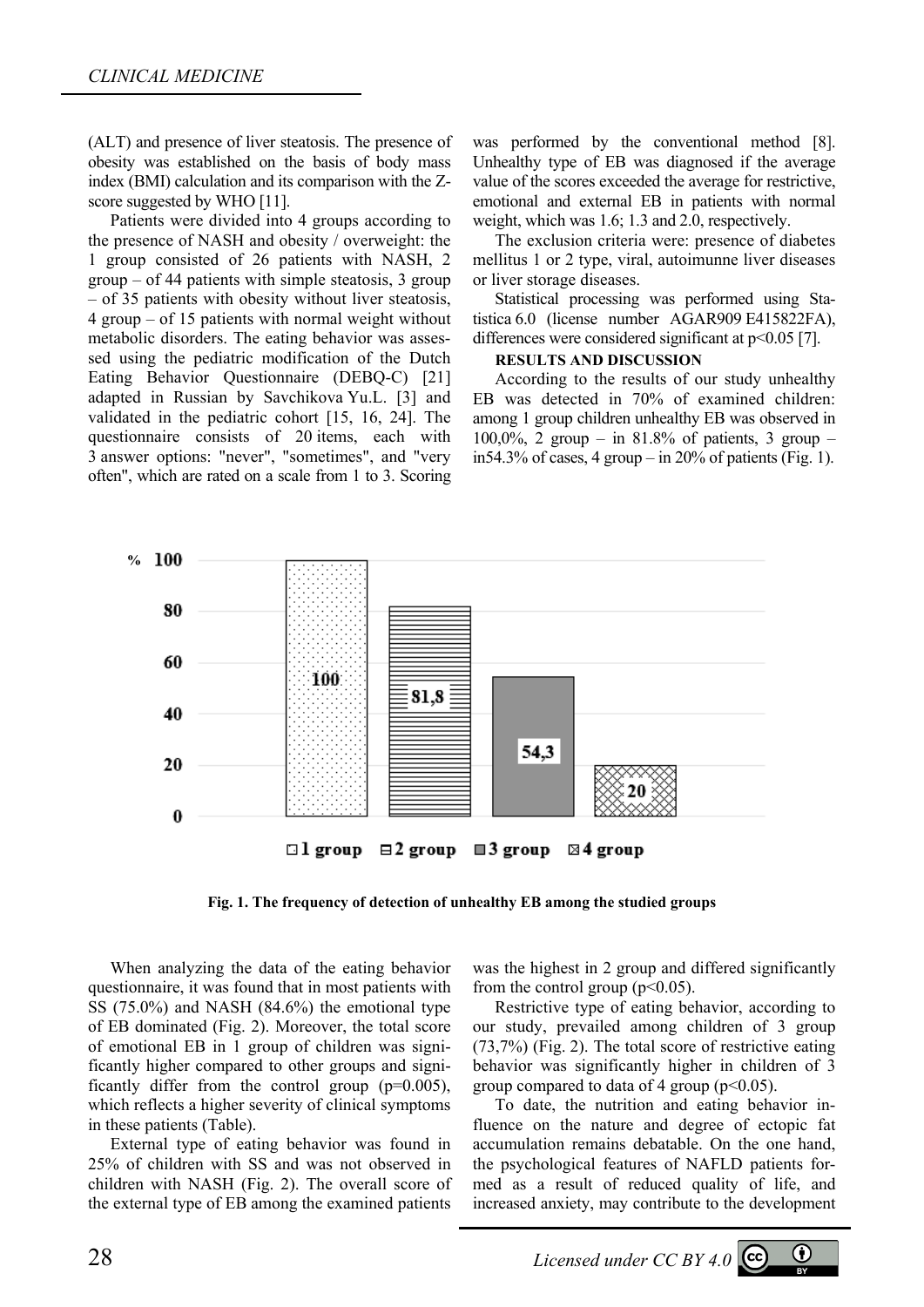of emotional overeating. On the other hand, insulin resistance accompanying NAFLD in almost 100% of cases can also lead to the unhealthy eating behavior development, forming a vicious circle [6]. The development of the emotional type of EB is a kind of protection against daily stresses. According to adult clinical studies, more than 60% of obese patients have emotional type of EB [2, 4]. In 15-20% of overweight patients a certain type of emotional type of EB is

diagnosed – compulsive overeating. It has been demonstrated that in patients undergoing treatment for obesity, this particular type of EB increases significantly, reaching about 50% [19]. The obtained data shows that diet therapy prescribed without considering the emotional component worsens the degree of EB in obese patients, which, of course, worsens the nutritional status of patients and can aggravate the course of the disease.



**Fig. 2. The structure of the types of unhealthy EB among the studied groups** 

According to Fadeenko G.D., Nikiforova Y.V. (2016) in adult NAFLD patients with arterial hypertension, there was a predominance of external type of eating behavior, which correlated with the severity of metabolic disorders: patients with external type of eating behavior had higher BMI and the visceral adipose tissue fraction in comparison with patients with emotional eating behavior [5]. Our study demonstrates the differences in the dominant types of eating behavior in children and adults with NAFLD: in particular, the predominance

of emotional eating behavior in children is opposite to external eating behavior in adults. A possible explanation for this fact may be the greater availability of communication related to food intake (as a sign of external EB), the greater availability of alternative methods to relieve emotional stress in adults (including psychological assistance, treatment by a psychologist, psychotherapist, sedative medications, as well as alcohol, smoking) compared to children for whom eating is the main way to get pleasure and relieve stress.

**Total score depending on the type of unhealthy EB in the studied groups** 

| <b>Unhealthy EB type</b> | 1 group $(n=26)$            | 2 group $(n=44)$              | $3$ group (n= $35$ )       | $4$ group (n=15) |
|--------------------------|-----------------------------|-------------------------------|----------------------------|------------------|
|                          | $M\pm SD$                   | $M \pm SD$                    | $M \pm SD$                 | $M\pm SD$        |
| <b>Emotional</b>         | $2.8 \pm 0.83$ <sup>*</sup> | $2.59 \pm 0.80$               | $2.54 \pm 0.82$            | $1.53 \pm 0.51$  |
| External                 | $1.70 \pm 0.77$             | $2.27 \pm 0.884$ <sup>*</sup> | $2.15 \pm 0.89$            | $1.80 \pm 0.82$  |
| <b>Restrictive</b>       | $2.14 \pm 0.57$             | $3.03 \pm 0.89$               | $3.40\pm0.91$ <sup>*</sup> | $2.20 \pm 1.32$  |

**Note.** \* p <0,05 – significance of differences according to the Mann-Whitney U-test in comparison with 4 group.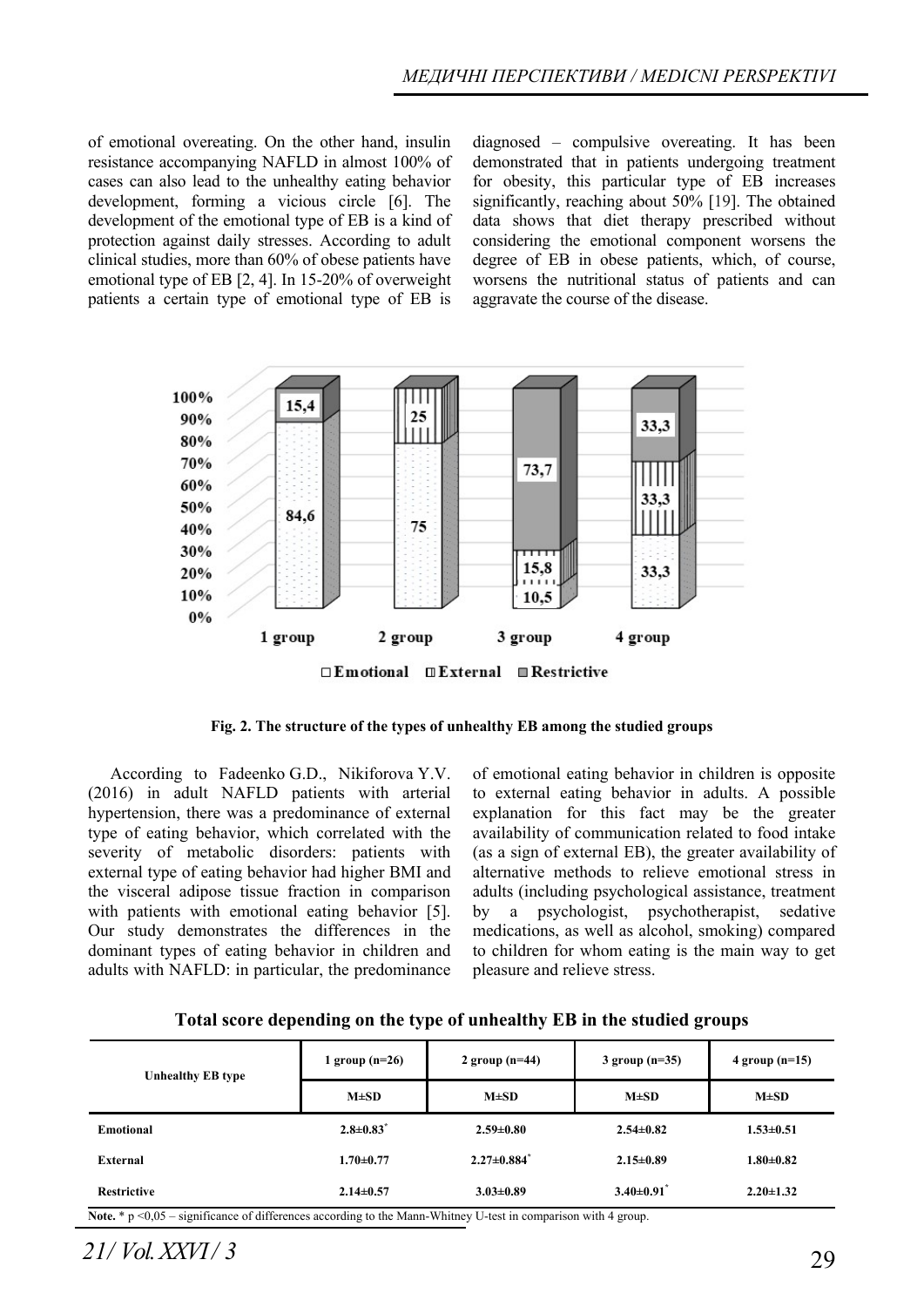The restrictive type of unhealthy EB usually occurs because of self-restriction and the use of too strict diets that only worsens the psychosomatic state of patients. Self-limitation is the leading reason for non-compliance with dietary recommendations, which should be considered in the correction of eating behavior [5]. Gradual changes in diet should be recommended for such children.

Thus, overweight and obese children are characterized by a significant increase in the incidence of unhealthy eating behavior, compared to children with normal weight. Among NAFLD children unhealthy EB is much more common than in obese children, and the progression of the disease is accompanied by a further increase in the frequency of these disorders: every child with NASH has unhealthy eating behavior. Among children with SS and NASH the emotional type of eating behavior dominates, while obese children without steatosis show a predominantly restrictive type of eating behavior, which requires specific correction and involvement of psychologists, psychotherapists in the team of specialists taking care of NAFLD children. Therefore, the type of eating behavior

should be taken into account during the dietary correction, as non-compliance with nutritional modification contributes to the worsening of eating disorders, nutritional status of patients and complicates the course of the disease. Demonstrated features should also be considered when creating a personalized therapeutic intervention plan.

#### **СONCLUSION**

Thus, our study demonstrates differences in eating behavior in children depending on the presence of obesity and different forms of NAFLD. Obese children are characterized by an increased incidence of various types of unhealthy eating behavior compared to children with normal weight. Among children with simple hepatic steatosis and NASH the emotional type of eating behavior predominates, while obese children without steatosis have a predominantly restrictive type of eating behavior. The obtained data should be considered when creating an individual treatment plan for children with different types of NAFLD and obesity.

Conflict of interests. The authors declare no conflict of interest.

## **REFERENCES**

1. Bulatova E, Butko P, Shabalov A. [Eating Disorders as Predictors of Obesity and Metabolic Syndrome: Is Prevention Possible?]. Pediatr. 2019;3:57-61. Russian. doi: https://doi.org/10.17816/PED10357-61.

2. Nikiforova YV, Vovchenko MM, Buryakovskaya OO. [A way of correcting eating behavior in patients with cardiometabolic risk]. Contemporary gastroenterology. 2016;6:45-53. Ukranian.

3. Savchikova YL. [Psychological traits of women with body weight problems]. Saint Petersburg State University; 2005. Russian.

4. Fadееnko GD, Nіkіforova JaV, Vovchenko MM, Buriakovska OO. [Nutrigenetic features and eating behavior are important components of modern personalized medicine]. Ukrainskyi terapevtychnyi zhurnal. 2017;2: 26-32. Ukranian.

5. Fadeenko GD, Nikiforova YV. [Features of eating behavior of patients with nonalcoholic steatohepatitis with overweight or obesity on the background of hypertension]. Suchasna hastroenterologiia. 2016;2:7-14. Ukranian.

6. Benbaibeche H, Bounihi A, Koceir EA. Leptin level as a biomarker of uncontrolled eating in obesity and overweight. Ir J Med Sci. 2021:190:155-61. doi: https://doi.org/10.1007/s11845-020-02316-1

7. Brown AW, Altman DG, Baranowski T, Bland JM, Dawson JA, Dhurandhar NV, Dowla S, Fontaine KR, Gelman A, Heymsfield SB, Jayawardene W, Keith SW, Kyle TK, Loken E, Oakes JM, Stevens J, Thomas DM, Al-

lison DB. Childhood obesity intervention studies: A narrative review and guide for investigators, authors, editors, reviewers, journalists, and readers to guard against exaggerated effectiveness claims. Obes Rev. 2019 Nov;20(11):1523-41.

doi: https://doi.org/10.1111/obr.12923

8. Czepczor-Bernat K, Brytek-Matera A. Children's and Mothers' Perspectives of Problematic Eating Behaviours in Young Children and Adolescents: An Exploratory Study. Int J Environ Res Public Health. 2019 Jul 28;16(15):2692. doi: https://doi.org/10.3390/ijerph16152692

9. Fox CK, Gross AC, Rudser KD, Foy AM, Kelly AS. Depression, Anxiety, and Severity of Obesity in Adolescents: Is Emotional Eating the Link? Clin Pediatr (Phila). 2016 Oct;55(12):1120-5.

doi: https://doi.org/10.1177/0009922815615825

10. Casagrande M, Boncompagni I, Forte G, Guarino A, Favieri F. Emotion and overeating behavior: effects of alexithymia and emotional regulation on overweight and obesity. Eating and Weight Disorders-Studies on Anorexia, Bulimia and Obesity. 2019;1:1-13. doi: https://doi.org/10.1007/s40519-019-00767-9

11. World Health Organization: Growth reference 5- 19 years. BMI-for-age (5-19 years). Available from: http://www.who.int/growthref/who2007\_bmi\_for\_age/en/

12. Izydorczyk B, Sitnik-Warchulska K, Lizińczyk S, Lipiarz A. Psychological Predictors of Unhealthy Atti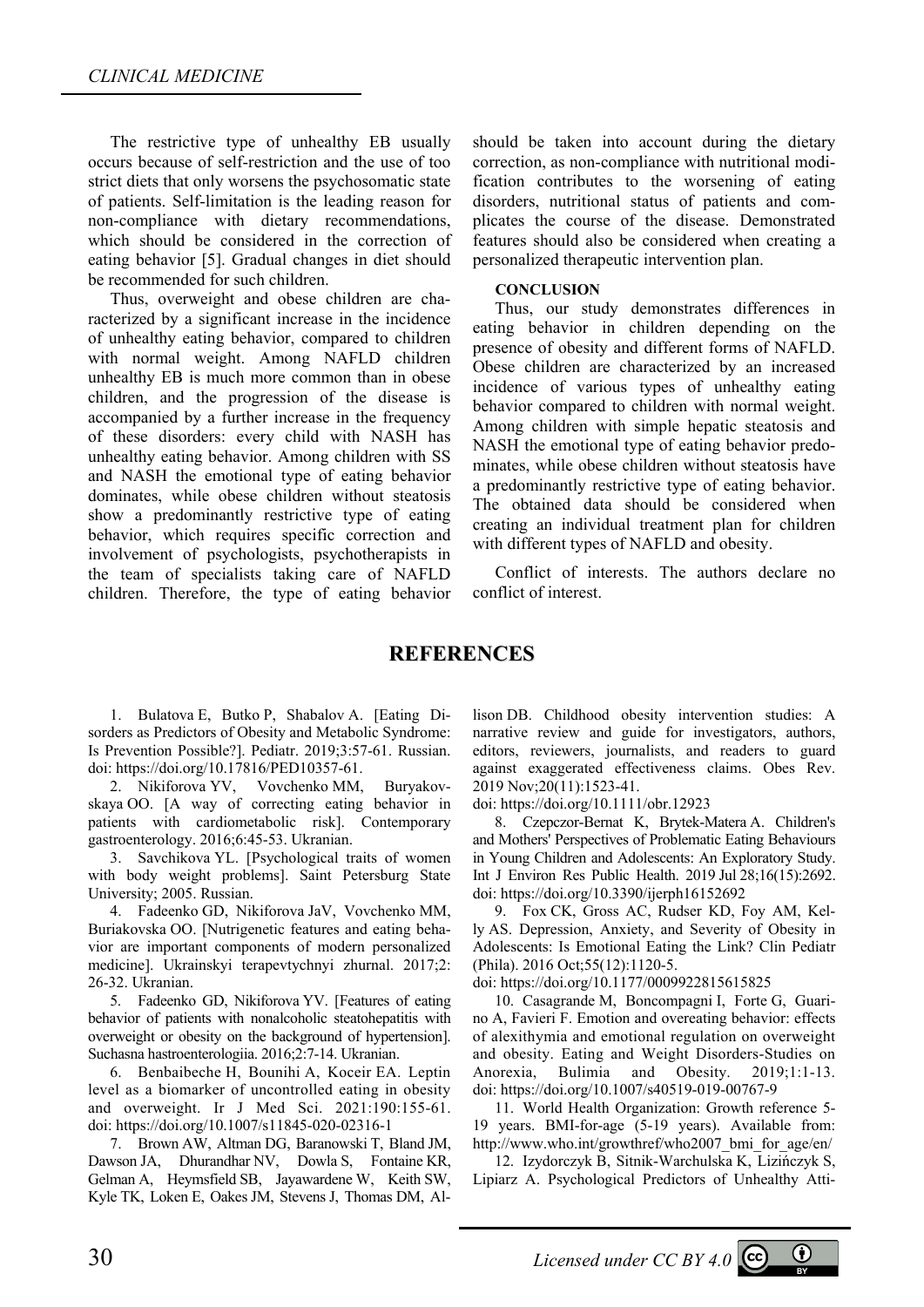tudes in Young Adults. Front Psychol. 2019;19(10):590. doi: https://doi.org/10.3389/fpsyg.2019.00590.

13. Vos MB, Abrams SH, Barlow SE, Caprio S, Daniels SR, Kohli R. NASPGHAN clinical practice guideline for the diagnosis and treatment of nonalcoholic fatty liver disease in children: recommendations from the Expert Committee on NAFLD (ECON) and the North American Society of Pediatric Gastroenterology, Hepatology and Nutrition (NASPGHAN). Journal of pediatric gastroenterology and nutrition. 2017;64(2):319. doi: https://doi.org/10.1097/MPG.0000000000001482

14. Bray I, Slater A, Lewis-Smith H, Bird E, Sabey A. Promoting positive body image and tackling overweight/obesity in children and adolescents: A combined health psychology and public health approach. Prev Med. 2018 Nov;116:219-21.

doi: https://doi.org/10.1016/j.ypmed.2018.08.011

15. Ohara K, Nakamura H, Kouda K, Fujita Y, Momoi K, Mase T, Carroll C, Iki M. Psychometric properties of the Japanese version of the Dutch Eating Behavior Questionnaire for Children. Appetite. 2020 Aug 1;151:104690. doi: https://doi.org/10.1016/j.appet.2020.104690

16. Jeong JE, Jung DJ, Kwak M, Yang HK, Lim SY, Lee JH, Yoon KH, Kim DJ. Reliability and Validity of the Korean Version of the General-Food Craving Questionnaire-Trait for Children. Psychiatry Investig. 2017 Sep;14(5):595-602.

doi: https://doi.org/10.4306/pi.2017.14.5.595

17. Schwimmer JB. Clinical advances in pediatric nonalcoholic fatty liver disease. Hepatology. 2016 May;63(5):1718-25.

doi: https://doi.org/10.1002/hep.28441

18. Taylor SA, Ditch S, Hansen S. Identifying and Preventing Eating Disorders in Adolescent Patients with Obesity. Pediatr Ann. 2018 Jun 1;47(6):e232-e237. doi: https://doi.org/10.3928/19382359-20180522-01

19. Jebeile H, Gow ML, Baur LA, Garnett SP, Paxton SJ, Lister NB. Treatment of obesity, with a dietary component, and eating disorder risk in children and adolescents: A systematic review with meta-analysis. Obes Rev. 2019 Sep;20(9):1287-98.

doi: https://doi.org/10.1111/obr.12866

20. Anderson EL, Howe LD, Jones HE, Higgins JPT, Lawlor DA, et al. (2015) The Prevalence of Non-Alcoholic Fatty Liver Disease in Children and Adolescents: A Systematic Review and Meta-Analysis. PLOS ONE 2015;10(10):e0140908.

doi: https://doi.org/10.1371/journal.pone.0140908

21. van Strien T, Oosterveld P. The children's DEBQ for assessment of restrained, emotional, and external eating in 7 to 12-year-old children. Int J Eat Disord. 2008 Jan;41(1):72- 81. doi: https://doi.org/10.1002/eat.20424

22. van Strien T, Beijers R, Smeekens S, Winkens LH. Duration of breastfeeding is associated with emotional eating through its effect on alexithymia in boys, but not girls. Appetite. 2019;132:97-105. doi: https://doi.org/10.1016/j.appet.2018.10.006.

23. Walsh B. Timothy. Diagnostic categories for eating disorders: Current status and what lies ahead. Psychiatric Clinics. 2019;42(1):1-10.

doi: https://doi.org/10.1016/j.psc.2018.10.001.

24. Wang YF, Chuang HL, Chang CW, Zauszniewski JA. Translation and Psychometric Analysis of the Chinese Version of the Dutch Eating Behavior Questionnaire for Children (DEBQ-C) in Taiwanese Preadolescents. J Pediatr Nurs. 2018 Mar-Apr;39:e30-e37. doi: https://doi.org/10.1016/j.pedn.2018.01.009

# **СПИСОК ЛІТЕРАТУРИ**

1. Булатова Е. М., Бутько П. В., Шабалов А. М. Нарушение пищевого поведения как предиктор ожирения и метаболического синдрома: возможна ли профилактика? *Педиатр*. 2019. № 3. C. 57-61. DOI: https://doi.org/10.17816/PED10357-61.

2. Нікіфорова Я. В., Вовченко М. М., Буряковська О. О. Спосіб корекції харчової поведінки у хворих з кардіометаболічним ризиком. *Сучасна гастроентерологія.* 2016. № 6. С. 45-53.

3. Савчикова Ю. Л. Психологические особенности женщин с проблемами веса: дис. канд. психол. наук / Санкт-Петербургский гос. университет, 2005.

4. Фадєєнко Г. Д., Нікіфорова Я. В., Вовченко М. М., Буряковська О. О. Нутрігенетичні особливості та харчова поведінка – вагомі складові сучасної персоналізованої медицини. *Укр. терапевтичний журнал.* 2017. № 2. С. 26-32.

5. Фадєєнко Г. Д., Нікіфорова Я. В. Особливості харчової поведінки хворих на неалкогольний стеатогепатит з надлишковою масою тіла або ожирінням на тлі артеріальної гіпертензії. *Сучасна гастроентерологія.* 2016. № 2. С. 7-14.

6. Benbaibeche H., Bounihi A., Koceir E. A. Leptin level as a biomarker of uncontrolled eating in obesity and overweight. *Ir J Med Sci*. 2021. Vol. 190. P. 155-161. DOI: https://doi.org/10.1007/s11845-020-02316-1

7. Childhood obesity intervention studies: A narrative review and guide for investigators, authors, editors, reviewers, journalists, and readers to guard against exaggerated effectiveness claims / A. W. Brown et al. *Obes Rev.* 2019. Nov. (Vol. 20, No. 11). P. 1523-1541. DOI: https://doi.org/10.1111/obr.12923

8. Czepczor-Bernat K., Brytek-Matera A. Children's and Mothers' Perspectives of Problematic Eating Behaviours in Young Children and Adolescents: An Exploratory Study. *Int J Environ Res Public Health*. 2019. 28 Jul. (Vol. 16, No. 15). P. 2692.

DOI: https://doi.org/10.3390/ijerph16152692

9. Depression, Anxiety, and Severity of Obesity in Adolescents: Is Emotional Eating the Link? / C. K. Fox et al.